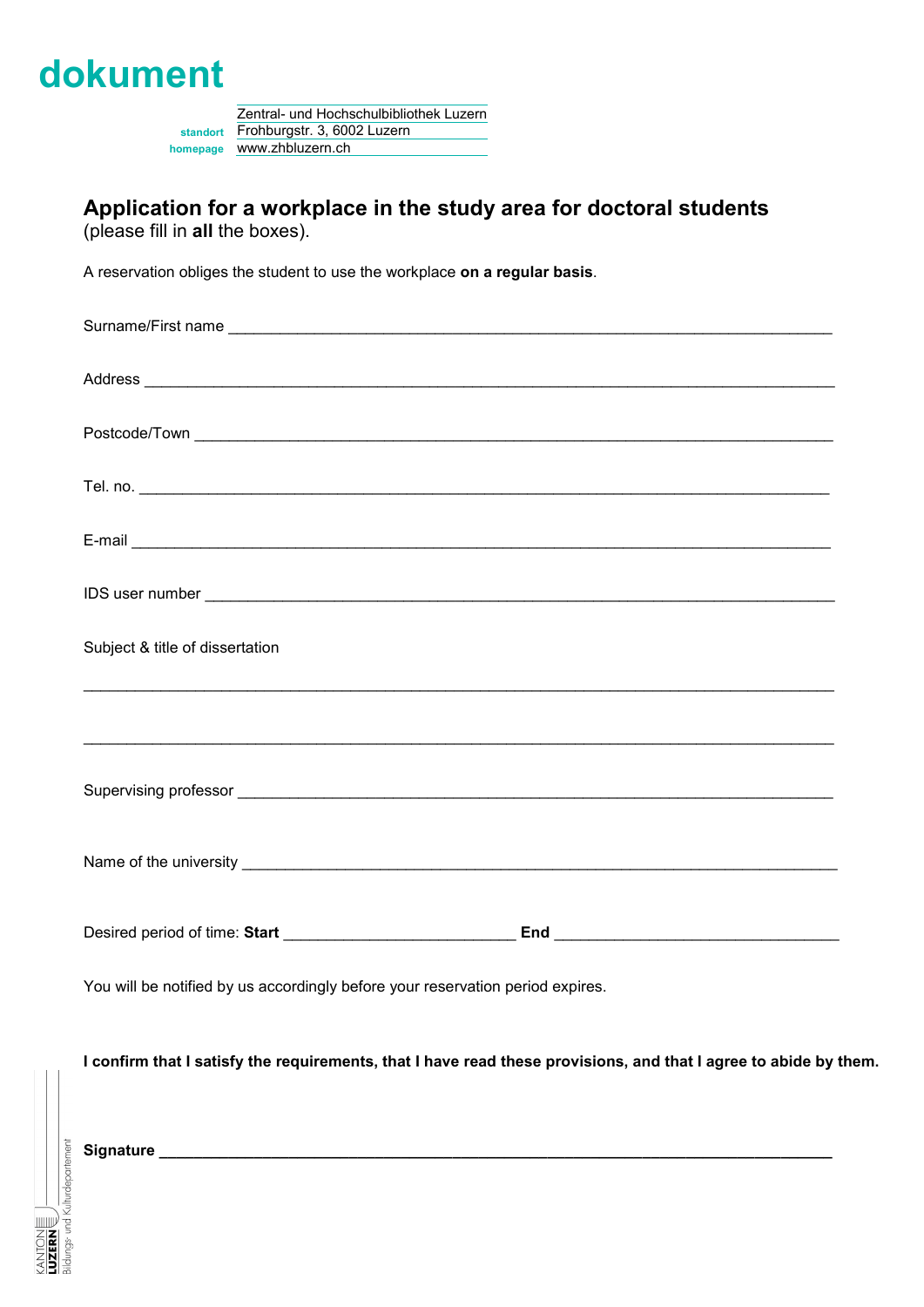# **dokument**

Zentral- und Hochschulbibliothek Luzern **standort** Frohburgstr. 3, 6002 Luzern **homepage** www.zhbluzern.ch

### **Workplace for doctoral students at the ZHB location, Uni/PH building**

**Conditions of use from 1 September 2011** (as at: 19 March 2015)

The Director of the Central and University Library in Lucerne [*Zentral- und Hochschulbibliothek/ZHB Luzern*] has decided upon the following conditions of use for the study area for doctoral students in the library at the ZHB location in the university and teacher training college building<sup>1</sup>:

#### **1. Basic points**

The library is providing a study room for doctoral students with 48 study places and with 48 lockers, each fitted with a lock. These workplaces are available to doctoral and post-doctoral students at the University of Lucerne, and to members of the Lucerne teacher training college who are at a comparable point in their studies. At the time these places are awarded, preference is given to doctoral and post-doctoral students who do not already have a place of work as employees in the university building or in the teacher training college building. Doctoral students must use these study rooms on a regular basis. The right to use one of these workplaces is personal and cannot be assigned to anyone else.

#### **2. Use**

For study purposes, books, journals and other media from the library can be taken into the study room for doctoral students. At the end of the day, unless these materials have been borrowed for home use, they must be placed on the book trolley provided by the library to enable everything to be returned to its proper location. These workplaces are not assigned to specific individuals, and must be left empty by male and female students whenever they leave the library.

#### **3. Lockers**

All users have access to a personal locker, each one fitted with a lock. These lockers are intended for the storage of work-related documents. They must not be used to store books from the reading room collection that have not been borrowed in the proper manner, nor may any perishable goods may be stored in them. The Central University Library, the ZHB, is entitled to open these lockers at any time, and it carries out regular inspections. The ZHB accepts no liability for any objects in these lockers.

<span id="page-1-0"></span><sup>-</sup>1 The terms and conditions of use are founded on the Ordinance of Cantonal Library Availability [*Kantonales Bibliotheksangebot*] dated 30 Nov. 2007 (SRL No. 421) and the instructions of the Directorate based thereupon in relation to use of the Central and University Library in Lucerne from 1 October 2001.